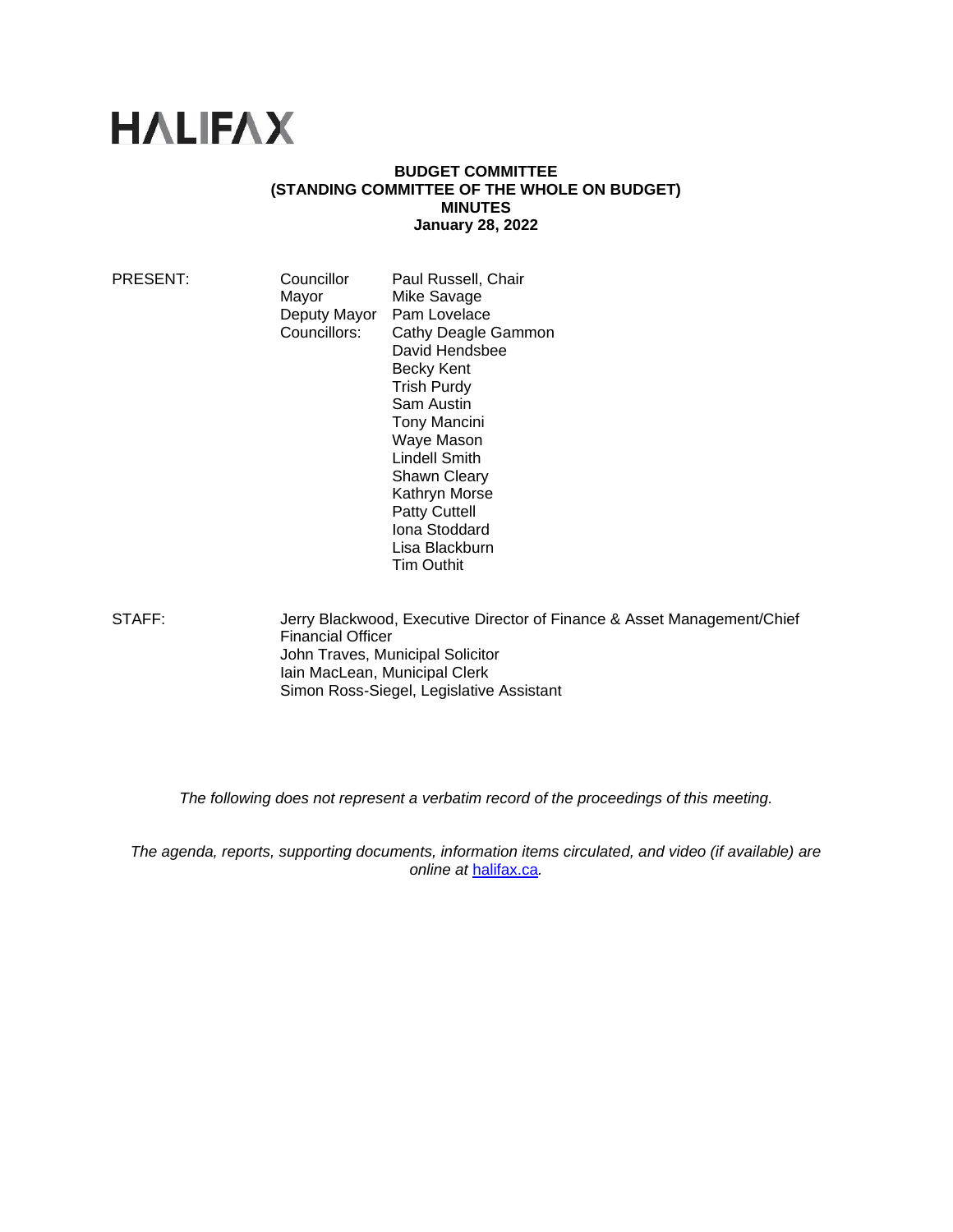*The meeting was called to order at 9:30 a.m., and recessed at 10:20 a.m. Budget Committee reconvened in at 10:39 a.m. Budget Committee recessed at 12:07 p.m. and Budget Committee reconvened in at 1:00 p.m. Budget Committee recessed at 2:55 p.m. and Budget Committee reconvened in at 3:05 p.m. Budget Committee adjourned at 4:13 p.m.*

# **1. CALL TO ORDER**

The Chair called the meeting to order at 9:30 a.m.

# **2. APPROVAL OF THE MINUTES – December 7 and 14/17, 2021**

MOVED by Deputy Mayor Lovelace, seconded by Councillor Stoddard

## **THAT the minutes of December 7 and 14/17, 2021 be approved as circulated.**

### **MOTION PUT AND PASSED.**

# **3. APPROVAL OF THE ORDER OF BUSINESS AND APPROVAL OF ADDITIONS AND DELETIONS**

Additions: None

Deletions: None

MOVED by Councillor Deagle Gammon, seconded by Councillor Cuttell

### **THAT the agenda be approved as presented.**

## **MOTION PUT AND PASSED UNANIMOUSLY.**

# **4. CALL FOR DECLARATION OF CONFLICT OF INTERESTS – NONE**

## **5. PUBLIC PARTICIPATION**

**Colin May**, a resident of Halifax, spoke before the Budget Committee and answered questions regarding the violent crime severity index. The speaker supported measures to address violent crime through reinvestment in social services within affected communities.

## **6. 2022/23 Fiscal Framework Update**

The following was before the Budget Committee:

- Staff recommendation report dated November 9, 2021
- Staff recommendation report dated January 24, 2022
- Staff presentation dated January 28, 2022 titled "Fiscal Framework Update and Options"
- Staff presentation dated January 28, 2022 titled "Multi-Year Capital Plan Strategic Initiatives"
- Extract from the November 23 and 26, 2021 Budget Committee Minutes

MOVED by Councillor Austin, seconded by Councillor Blackburn

**THAT the Budget Committee approve a 4.6 percent tax increase by rescinding the direction to set the average property tax bill for residential and commercial properties at a 2.9 percent increase by a motion of 2/3 of the members present and voting to:**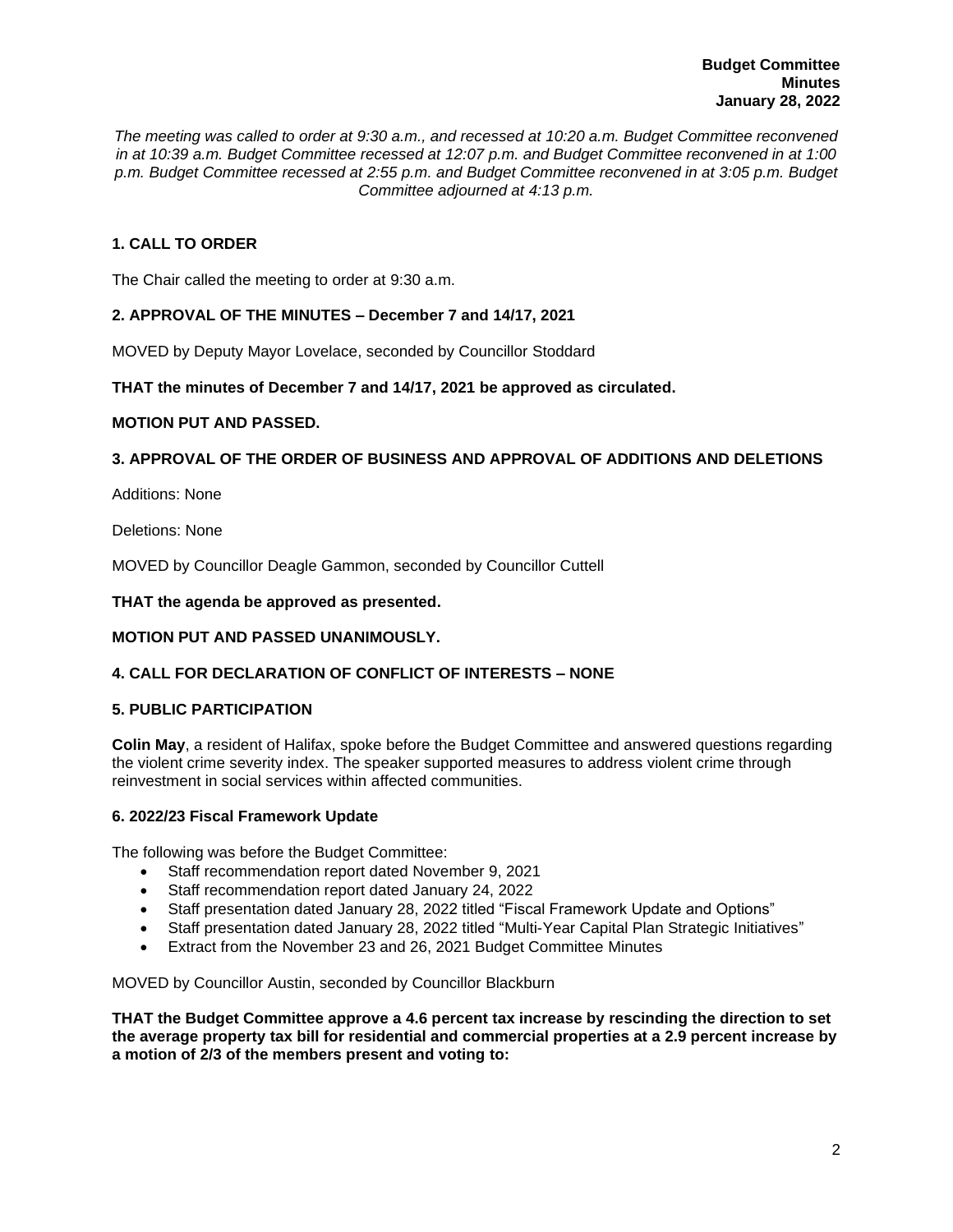**Direct the Chief Administrative Officer in developing the 2022/23 Budget, that the average tax bill for residential, resource and commercial properties be set at a 1.6 percent increase.**

**It is further recommended that Budget Committee amend the deferred November 23, 2021, motion 2 (b) by moving an amendment to:**

- **1. Direct the Chief Administrative Officer to:**
	- **a) Increase the amount of capital taken from operating for 2022/23 by \$8.0M from \$66.0M to \$74.0M;**
	- **b) Allocate an additional \$17M to Street Recapitalization (Project CR200006), increasing its approved budget of \$33.0M to \$50M; and**
	- **c) Add, for further consideration, \$2.5M to the Budget Adjustment List for Parks and Recreation including, but not limited to, Project CP200001.**
- **2. Approve the Strategic Initiatives Capital Budget for 2022/23, and approve the schedule of 2022/23 Multi-year Strategic Initiative Capital Projects as per Attachments 1 and 2 of the staff report dated January 24, 2022;**
- **3. Approve the schedule of 2022/23 capital reserves withdrawals as per Attachment 3 of the staff report dated January 24, 2022;**
- **4. Approve the schedule of Strategic Initiatives in principal as per Attachment 4 of the staff report dated January 24, 2022;**
- **5. Transfer \$5M from the Strategic Initiatives Operating Reserve (Q667) to the Strategic Initiative Capital Reserve (Q666), and,**
- **6. In Attachment B ("HRM Debt Guidelines") of the November 23, 2021 staff report (2022/23 Fiscal Framework), page 4, section entitled "Capital from Operating Targets" delete "Capital from Operating is targeted to grow at 6 per cent per year plus the per cent growth in dwelling units" and replace with "Capital from Operating is targeted to grow at 6 per cent per year plus the percent growth in inflation, plus the per cent growth in dwelling units".**

Jacques Dubé, Chief Administrative Officer, provided introductory remarks regarding the 2022 Municipal Budget.

John Traves, Municipal Solicitor, provided information regarding technical aspects for participating in the Budget deliberation process.

Bruce Fisher, Manager of Financial Policy & Planning, gave a presentation on the Fiscal Framework Update and Options and responded to questions of clarification from Budget Committee*.*

Jerry Blackwood, Executive Director of Finance & Asset Management/Chief Financial Officer, gave a presentation on the Multi-year Capital Plan and responded to questions of clarification from Budget Committee*.*

Philip Dugandzic, Director of Corporate Facility Design & Construction, responded to questions of clarification regarding the Halifax Forum recapitalization project.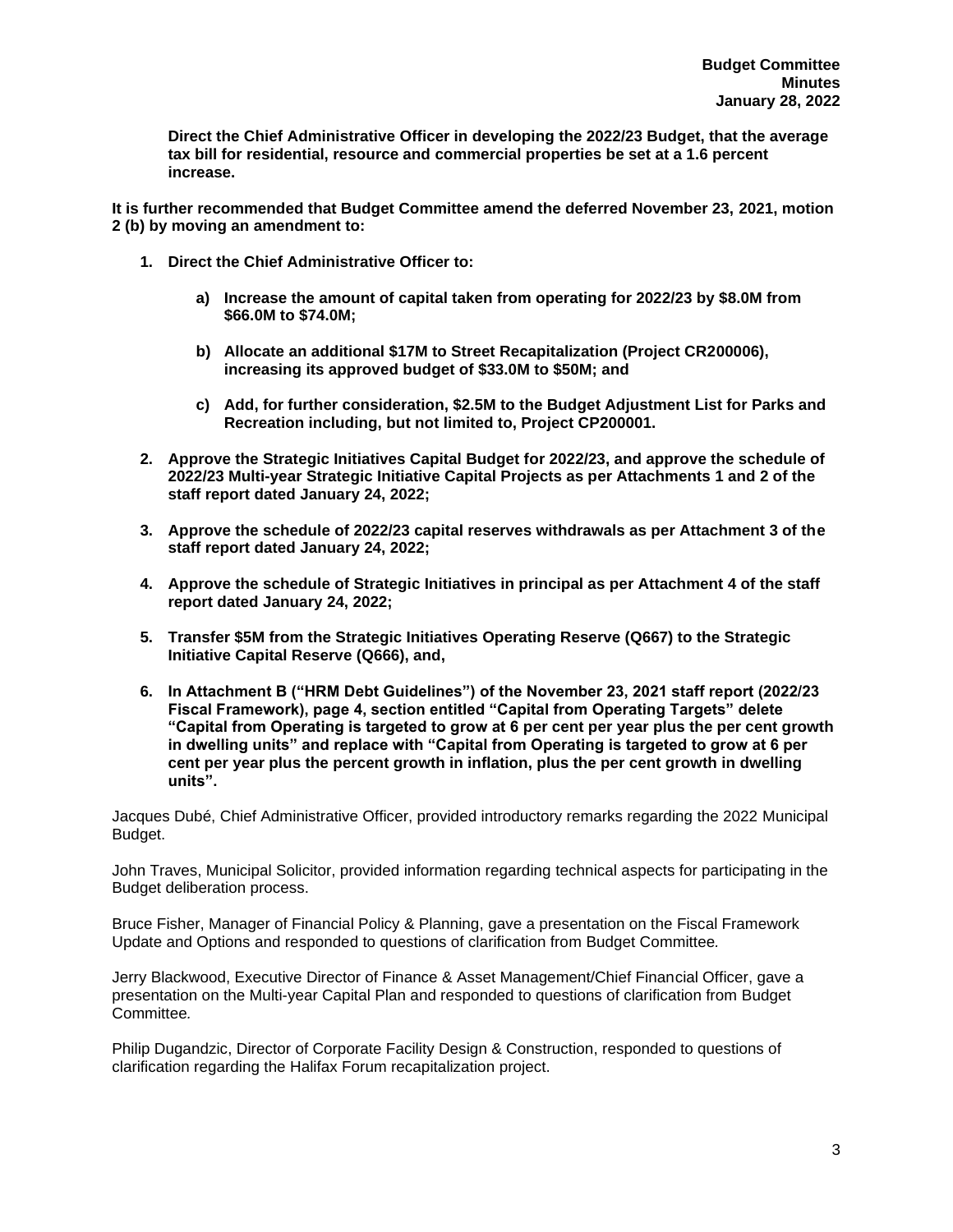Dave Reage, Executive Director of Halifax Transit, responded to questions of clarification regarding the Mill Cove Ferry project.

Kelly Denty, Executive Director of Planning and Development, responded to questions of clarification regarding the Hammonds Plains Road recapitalization project.

Peter Duncan, Director of Infrastructure and Urban Planning, responded to questions of clarification relating to funding and project timelines for the Windsor Street Exchange and the Bedford Highway. Peter Duncan added that a briefing note regarding the Hammonds Plains Road recapitalization project would be returning to Budget Committee shortly.

Shannon Miedema, Manager of Environment and Climate Change, responded to questions of clarification relating to the development of the municipality's climate change investment strategy.

Maggie Macdonald, Executive Director of Parks and Recreation, responded to questions of clarification and indicated that details regarding future capital projects with a breakdown by district will come forward as part of the budget adjustment list.

Further to discussion, Budget Committee proposed to defeat the staff recommendation and consider advancing alternative 2(b) from the January 24, 2022 staff report.

Two-third majority vote is required.

**MOTION PUT AND DEFEATED.** (9 in favour, 7 against)

In favour: Mayor Savage, Deputy Mayor Lovelace, Budget Committee Chair Russell, Councillor Deagle Gammon, Hendsbee, Mancini, Smith, Blackburn, Outhit

Against: Councillors Kent, Purdy, Austin, Mason, Morse, Cuttell, Stoddard

Not present: Councillor Cleary

MOVED by Councillor Mancini, seconded by Councillor Austin

**THAT the Budget Committee direct the Chief Administrative Officer in developing the 2022/23 Budget, that the average tax bill for residential, resource and commercial properties be set at a 1.6 percent increase.**

**It is further recommended that Budget Committee amend the deferred November 23, 2021 motion 2b by moving an amendment to:**

**Direct the Chief Administrative Officer to:**

- **1. Allocate an additional \$9M to Street Recapitalization (Project CR200006), increasing its approved budget of \$33.0M to \$41M; and**
- **2. Add, for further consideration, \$2.5M to the Budget Adjustment List for Parks and Recreation including, but not limited to, Project CP200001.**
- **3. Approve the Strategic Initiatives Capital Budget for 2022/23, and approve the schedule of 2022/23 Multi-year Strategic Initiative Capital Projects as per Attachments 1 and 2b of this report;**